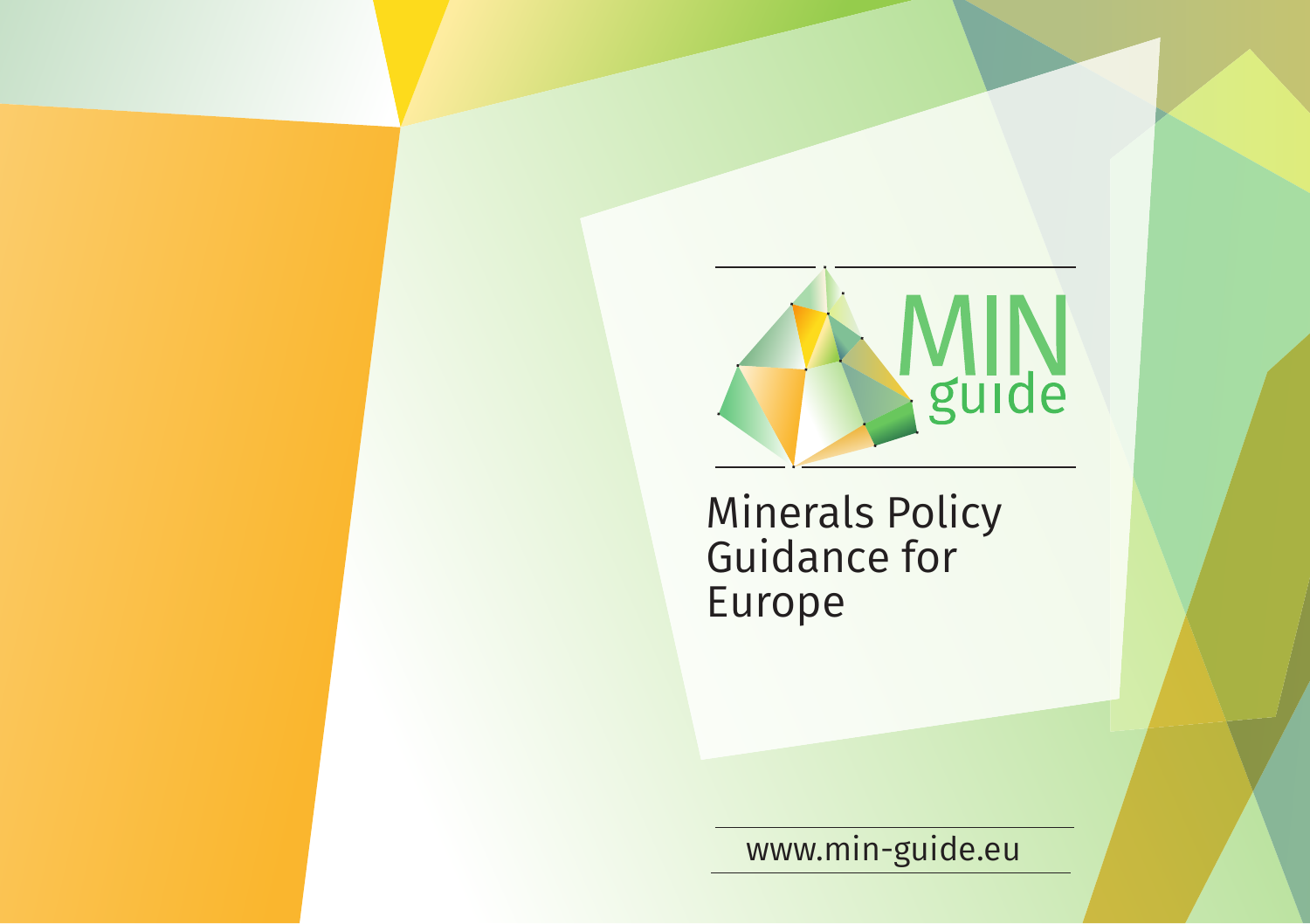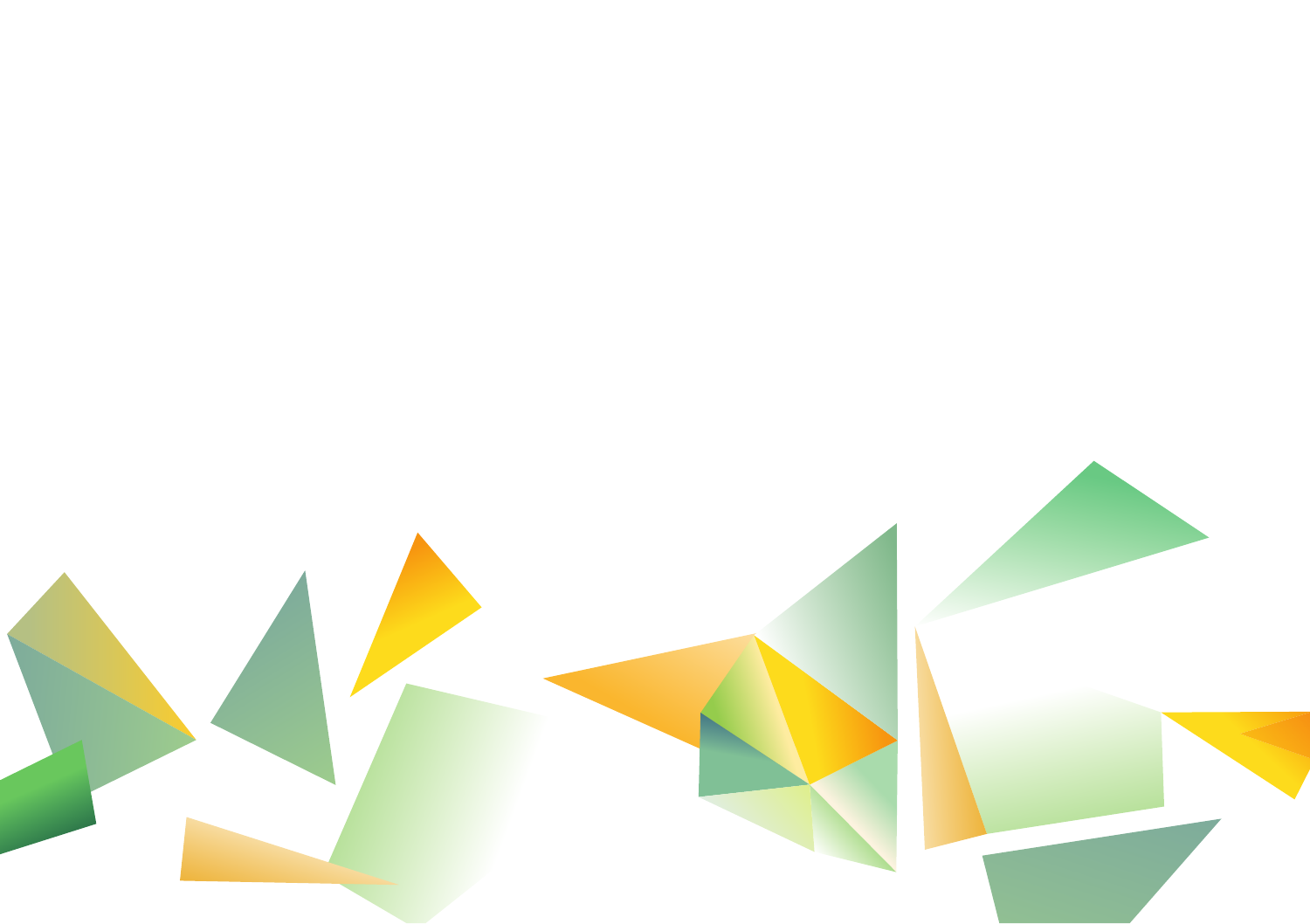### **What is MIN-GUIDE about?**

MIN-GUIDE is a project that addresses the need for a secure and sustainable supply of minerals in Europe by developing a Minerals Policy Guide.

In particular, the project supports the European Union and the 28 Member States in the development of a policy framework promoting innovative and sustainable approaches to tackle challenges in the different stages of the mining value chain, from exploration and extraction, processing to mine closure.

The project is linked to the European Innovation Partnership on Raw Materials by feeding back its results into the EU policy process.

MIN-GUIDE is funded by the European Commission under the Horizon 2020 programme. The project runs from 1st February 2016 to 31st January 2019.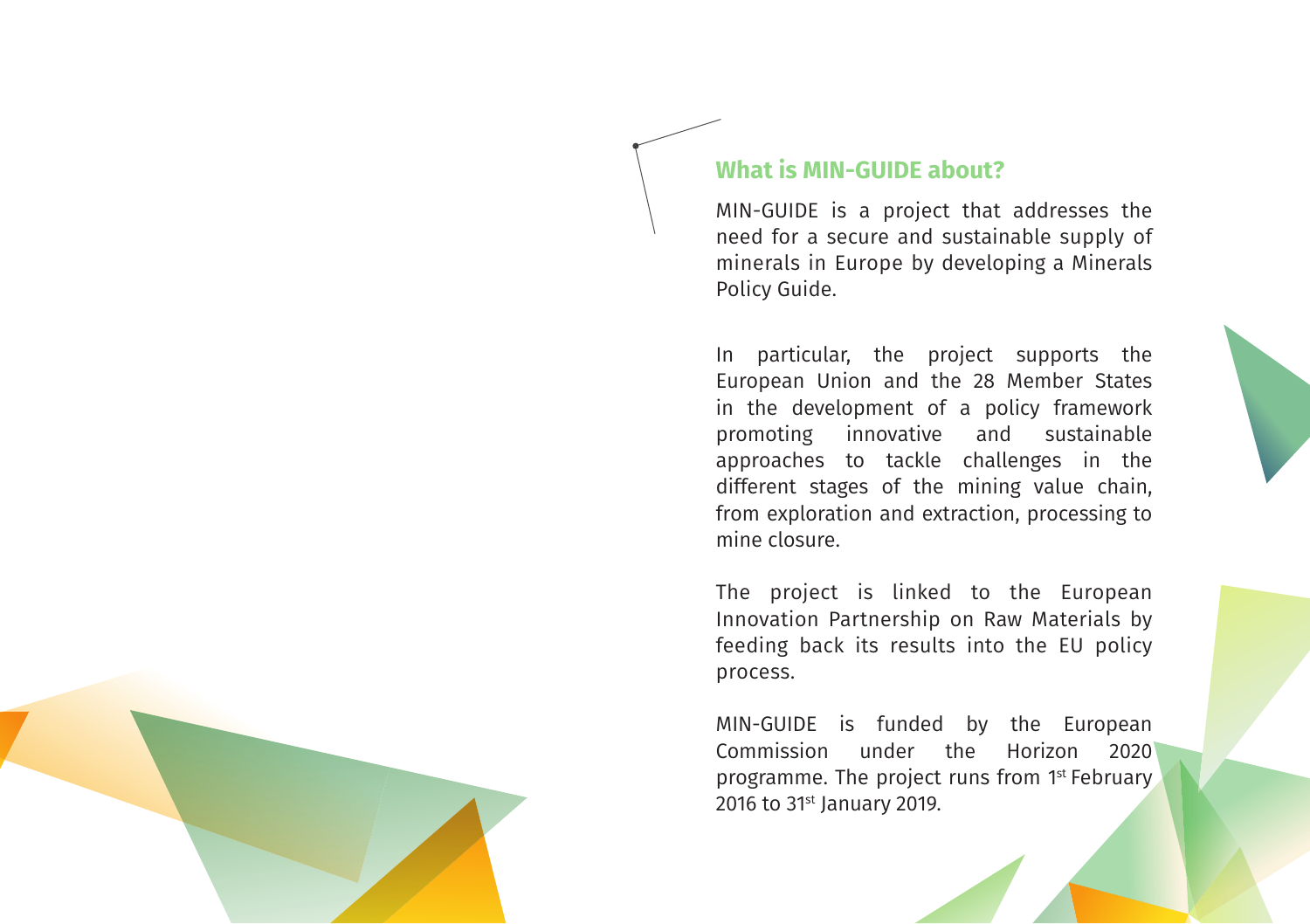## **MIN-GUIDE objectives and main activities**

The overarching aim of the project is to help the European Union move towards a supply of raw materials that is more sustainable and secure. MIN-GUIDE objectives are to: provide guidance for EU and Member States minerals policy; facilitate policy decision making; and foster network-building for co-management and knowledge co-creation.

To this end, the project involves key policy makers, geological surveys representatives and other stakeholders groups in three different activities.

#### Minerals Policy Guide



MIN-GUIDE will develop a comprehensive, customisable, user-friendly and up-to-date Minerals Policy Guide. This online knowledge repository will be based on up-to-date and comparable information on mineral policy and related policy areas at EU level and in the 28 EU Member States.

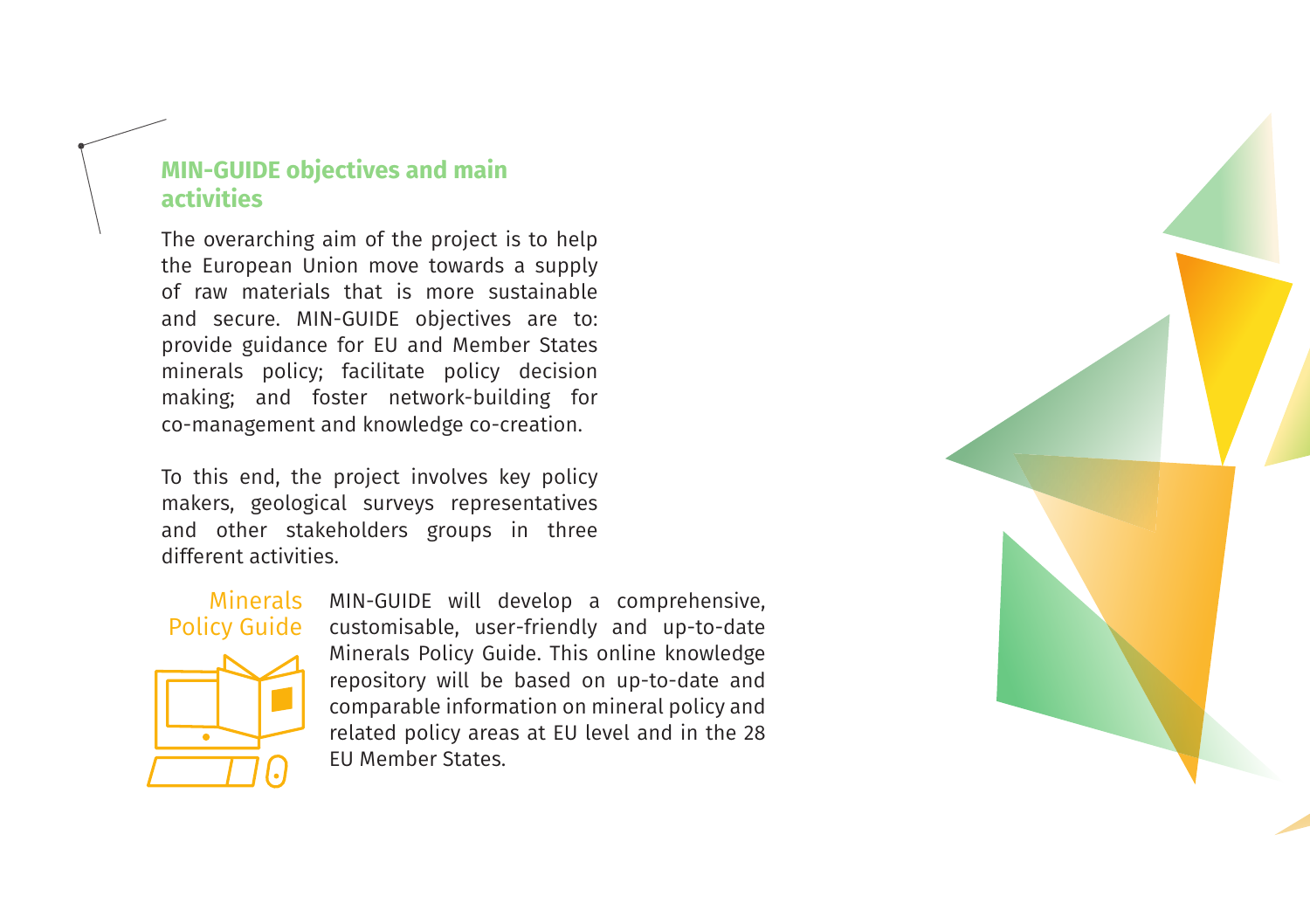## Policy Laboratories



MIN-GUIDE will organise 5 Policy Laboratories to foster interactive knowledge co-creation and learning processes about the different stages of the mineral production chain. This approach will allow decision makers to receive an in-depth understanding of good practice policies to identify success factors, create favourable framework conditions and transfer them to different national contexts.

Annual **Conferences** 



Throughout the life of the project, MIN-GUIDE will host 3 Annual Conferences to ensure the outreach of a larger and diverse stakeholder audience and share ideas on mineral policy good practice and their transferability. Moreover, the Annual Conferences offer the perfect opportunity to integrate the mining value chain into the circular economy approach and to promote the use of the Minerals Policy Guide.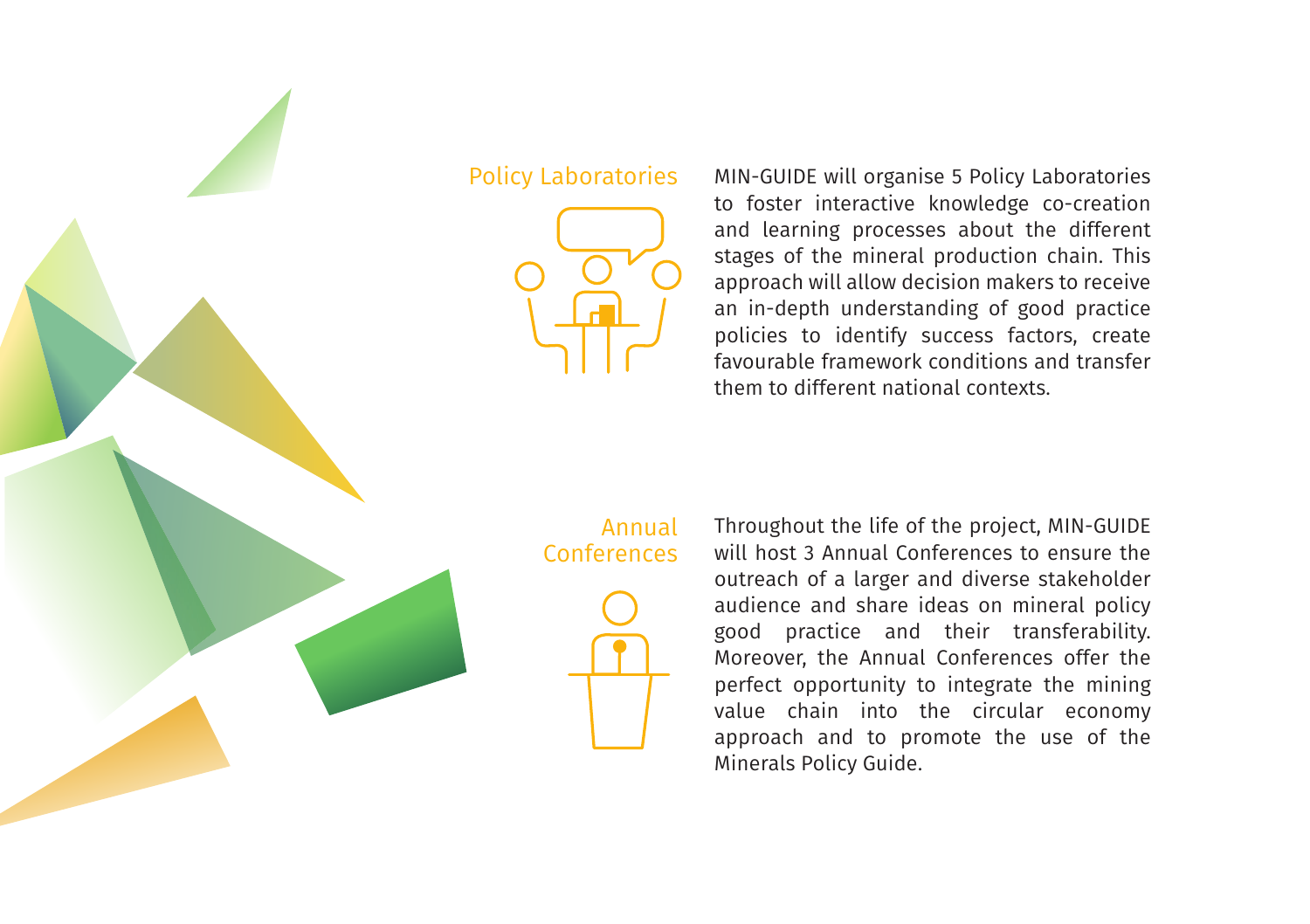# **MIN-GUIDE and YOU**

| Policy                | Deeper understanding on good practice policies and practical experiences for<br>policy implementation and transferability;                                |
|-----------------------|-----------------------------------------------------------------------------------------------------------------------------------------------------------|
| Geological<br>Surveys | Increased policy knowledge and understanding policy impacts on innovation;                                                                                |
|                       | Insights into the projects results on policies in all EU Member States that foster<br>innovation in exploration, mining, processing and waste management; |
| <b>Business</b>       | Training and guidance (online and onsite) to use the Minerals Policy Guide<br>in your professional environment;                                           |
| Research              | Personal exchange and knowledge exchange that supports networking,<br>deliberation, and mutual learning among different stakeholder groups;               |
| Society               | Continuous and up-to-date information on minerals policy issues<br>and industry innovation activities.                                                    |

## Don't miss the latest updates!

- Visit our website;
- Track project results and impact;
- Subscribe to our newsletter;
- Find us on Facebook and Twitter;
- Drop us a line at: info@min-guide.eu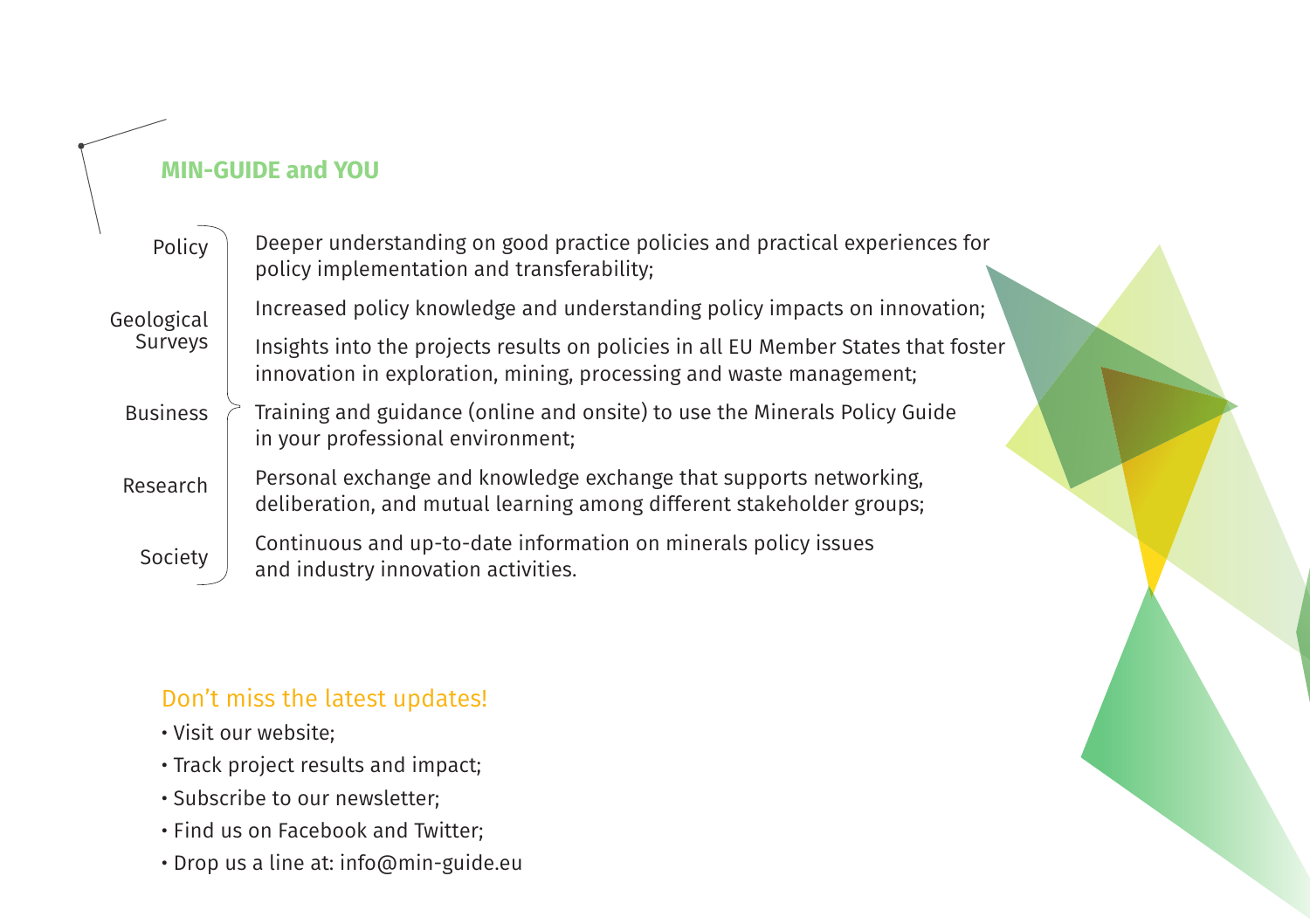#### **MIN-GUIDE Consortium**

Institute for Managing Sustainability, Vienna University of Economics and Business, AT University of Westminster, UK Montanuniversität Leoben, AT Luleå University of Technology, SE National Technical University of Athens, EL Instituto Geológico y Minero de España, ES University of Aveiro, PT GOPA Com., BE University of Zagreb, HR Finnish Ministry of Employment and the Economy, FI